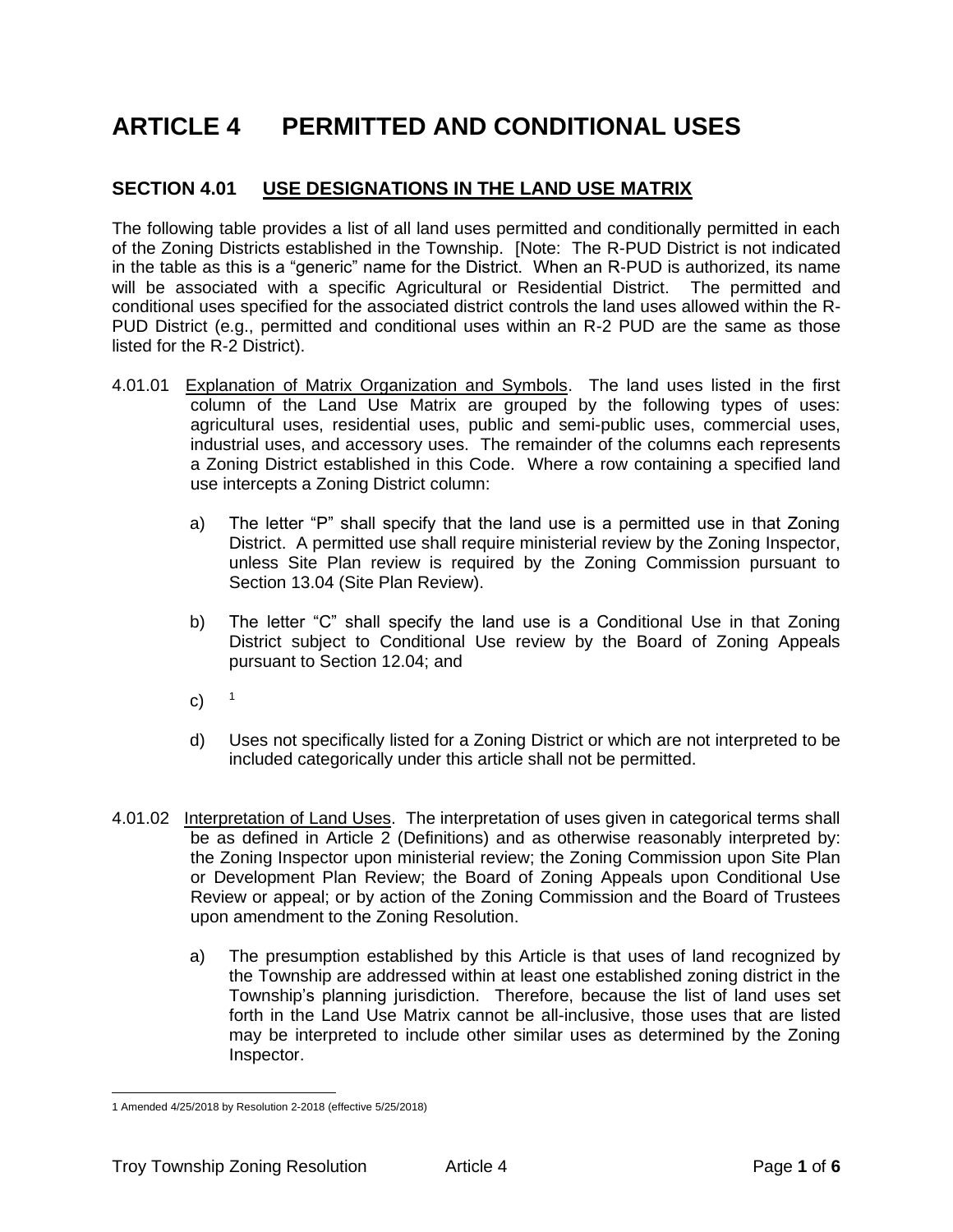- b) The Land Use Matrix shall not be interpreted to allow a use in one zoning district when the use in question is more closely related to another specified use that is located on land in other zoning districts.
- c) Mixed Uses. Whenever a mixed-use development could fall within more than one use classification in the Land Use Matrix, the classification that most closely and most specifically describes the development shall control. When a ymixeduse development comprises two (2) or more principal uses where any of the principal uses is a conditional use, then Conditional Use review shall be undertaken for the entire mixed-use development.

### **SECTION 4.02 LAND USE MATRIX**

#### ADD C-5 $2$

| <b>Zoning Districts</b><br><b>Land Use</b>                                                                                         | $A-1$ | $R-1$        | $R-2$ | $R-3$        | $R-4$          | $R-5$        | $C-1$        | $C-2$        | $C-3$        | $C-4$ | $C-5$ | $I-1$        | <b>B-PUD</b><br><b>Article</b><br>14 |
|------------------------------------------------------------------------------------------------------------------------------------|-------|--------------|-------|--------------|----------------|--------------|--------------|--------------|--------------|-------|-------|--------------|--------------------------------------|
| 4.02.01<br><b>Agricultural Uses</b>                                                                                                |       |              |       |              |                |              |              |              |              |       |       |              |                                      |
| Agriculture (ORC 519.01) - Article 7<br><b>Supplementary Land Use Regulations</b>                                                  | P     | P            | P     | P            | P              | P            | P            | P            | $\mathsf{P}$ | P     |       | P            | P                                    |
| Farm Markets (See Section 7.04)<br>(ORC 519.21C)                                                                                   | P     | P            | P     | P            | P              | P            | P            | P            | P            | P     |       | P            | P                                    |
|                                                                                                                                    |       |              |       |              |                |              |              |              |              |       |       |              |                                      |
| Spreading of non-toxic sludge for legitimate<br>agricultural use, pursuant to Section 7.13                                         | P     | P            | P     | $\mathsf{P}$ | P              | P            | $\mathsf{P}$ | $\mathsf{P}$ | $\mathsf{P}$ | P     |       | $\mathsf{P}$ | P                                    |
| 4.02.02 Residential Uses                                                                                                           | $A-1$ | $R-1$        | $R-2$ | $R-3$        | $R-4$          | $R-5$        | $C-1$        | $C-2$        | $C-3$        | $C-4$ | $C-5$ | $I-1$        | <b>B-PUD</b><br>Article<br>14        |
| Dwelling, Single Family                                                                                                            | P     | P            | P     | P            |                |              |              |              |              |       |       |              |                                      |
| Dwelling, Two Family<br>(Subject to Site Plan Review)                                                                              |       |              | P     | P            |                | P            |              |              |              |       |       |              |                                      |
| Dwelling, Multiple Family<br>(Subject to Site Plan Review)                                                                         |       |              |       | P            | P              | P            |              |              |              |       |       |              |                                      |
| Group adult care facility for three (3) to five<br>(5) unrelated adults pursuant to ORC<br>3722.03 (See Section 7.07)              | P     | $\mathsf{P}$ | P     | $\mathsf{P}$ | P              | P            |              |              |              |       |       |              |                                      |
| Group adult care facility for $six$ (6) to sixteen<br>(16) unrelated adults pursuant to ORC<br>3722.03 (See Section 7.07)          |       |              |       | $\mathsf C$  | $\overline{C}$ | $\mathsf{P}$ |              |              |              |       |       |              |                                      |
| Group foster home pursuant to ORC<br>5103.0318 (See Section 7.07)                                                                  | P     | P            | P     | $\mathsf{P}$ | P              | P            |              |              |              |       |       |              |                                      |
| Group MR/DD residential facility for one (1) to<br>eight (8) persons pursuant to ORC<br>5123.19(N) (See Section 7.07)              | P     | P            | P     | P            | P              | P            |              |              |              |       |       |              |                                      |
| Group MR/DD residential facility for between<br>nine (9) and sixteen (16) persons pursuant to<br>ORC 5123.19(O) (See Section 7.07) |       |              |       | $\mathsf{C}$ | $\overline{C}$ | P            |              |              |              |       |       |              |                                      |
| Manufactured Home Park, as defined in<br>Article 2 and regulated by ORC 3733                                                       |       |              |       |              | C              |              |              |              |              |       |       |              |                                      |

<sup>2</sup> Amended 2/9/2022 by Resolution 2-2022 (effective 3/11/2022)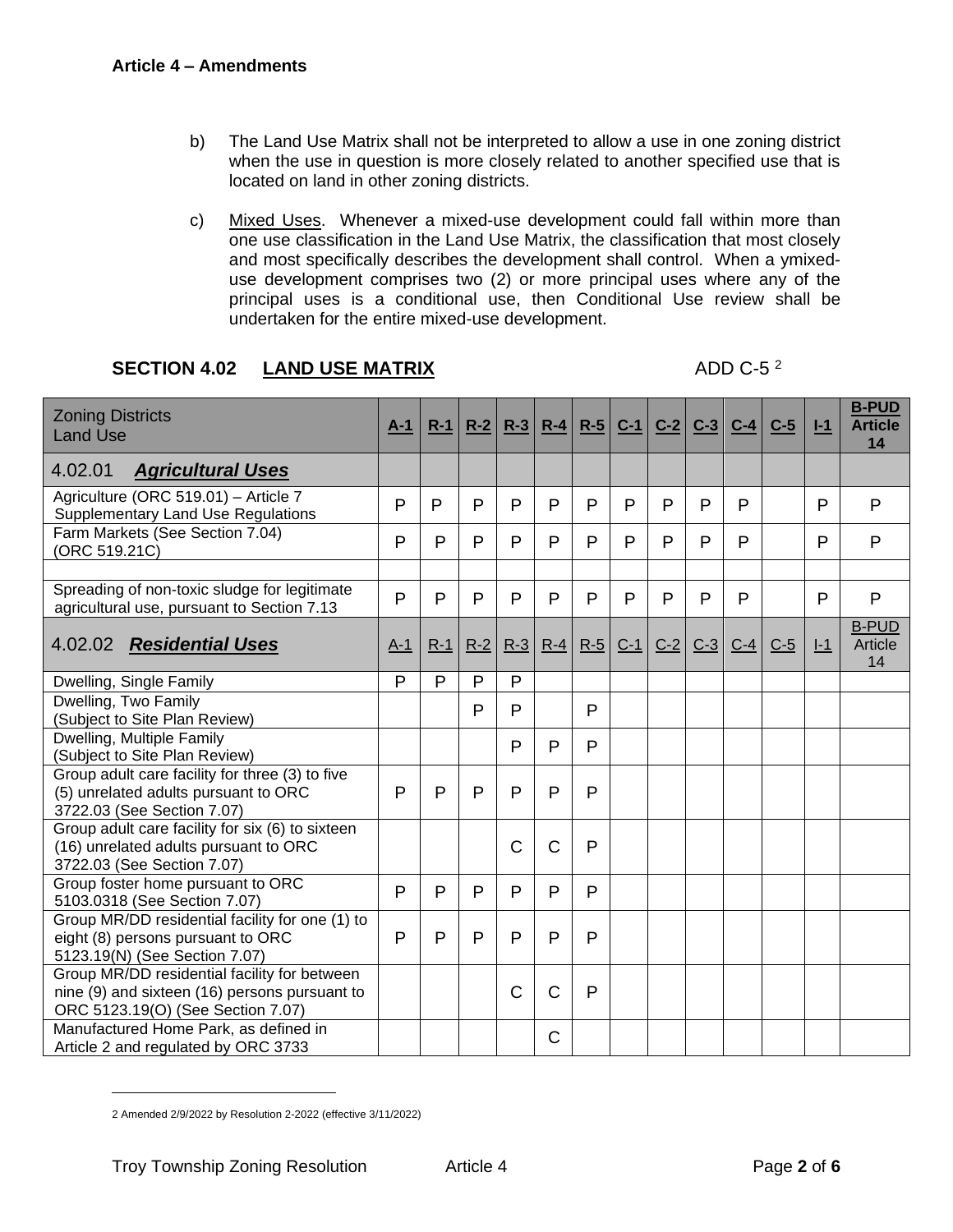| <b>Zoning Districts</b><br><b>Land Use</b>                                                               | $A-1$        | $R-1$                 | $R-2$       | $R-3$          | $R-4$                 | $R-5$          | $C-1$                 | $C-2$                 | $C-3$                 | $C-4$ | $C-5$          | $I-1$        | <b>B-PUD</b><br><b>Article</b><br>14 |
|----------------------------------------------------------------------------------------------------------|--------------|-----------------------|-------------|----------------|-----------------------|----------------|-----------------------|-----------------------|-----------------------|-------|----------------|--------------|--------------------------------------|
| Nursing Home <sup>3</sup>                                                                                |              |                       |             | $\mathsf{C}$   | $\mathsf C$           | P              |                       |                       |                       |       |                |              |                                      |
| 4.02.03 Public/Semi-Public Uses<br>(Subject to Site Plan Review)                                         | $A-1$        | $R-1$                 | $R-2$       | $R-3$          | $R-4$                 | $R-5$          | $C-1$                 | $C-2$                 | $C-3$                 | $C-4$ | $C-5$          | $I-1$        | <b>B-PUD</b><br>Article<br>14        |
| <b>Cemetery/Memorial Gardens</b>                                                                         | $\mathsf{C}$ |                       |             |                |                       |                |                       |                       |                       |       |                |              |                                      |
| Child Day Care Home, Type B                                                                              | P            | P                     | P           | P              | P                     | $\mathsf{P}$   |                       |                       |                       |       |                |              |                                      |
| Child Day Care Home, Type A                                                                              |              |                       |             | C              | C                     | P              |                       |                       |                       |       |                |              |                                      |
| Child Day Care Center 4                                                                                  |              |                       |             | C              | C                     | $\mathsf C$    | P                     | $\mathsf{C}$          |                       |       |                | P            |                                      |
| Farm Recreation Enterprise (See<br>Section 7.05)                                                         | C            |                       |             |                |                       |                |                       |                       |                       |       |                |              |                                      |
| Institutional Health Care Facility                                                                       |              |                       |             |                |                       |                |                       | $\mathsf{C}$          |                       |       |                |              |                                      |
| Mortuary                                                                                                 |              |                       |             |                |                       |                | $\mathsf C$           | P                     |                       |       |                | P            |                                      |
| Nursery School <sup>5</sup>                                                                              |              |                       |             | $\mathsf C$    | С                     | C              | P                     | $\mathsf C$           |                       |       |                | P            |                                      |
| <b>Public Service Facilities</b>                                                                         | P            | $\mathsf{P}$          | P           | $\mathsf{P}$   | $\overline{P}$        | $\overline{P}$ | P                     | $\overline{P}$        | $\mathsf{P}$          | P     |                | P            | P                                    |
| <b>Public Uses</b>                                                                                       | P            | $\overline{\text{C}}$ | $\mathsf C$ | $\mathsf C$    | $\overline{\text{C}}$ |                | P                     | P                     |                       |       |                | P            |                                      |
| Recreational Facilities, Non-Commercial                                                                  |              |                       |             | $\mathsf C$    | $\mathsf C$           | $\mathsf C$    | $\mathsf C$           |                       |                       |       |                |              |                                      |
| Semi-Public Uses (as defined herein)                                                                     | $\mathsf{C}$ | $\mathsf C$           | $\mathsf C$ | $\overline{C}$ | $\overline{\text{C}}$ |                | P                     | $\mathsf{P}$          |                       |       |                | P            |                                      |
| 4.02.04 <b>Commercial Uses</b> (Subject to<br>Site Plan Review)                                          | $A-1$        | $R-1$                 | $R-2$       | $R-3$          | $R-4$                 | $R-5$          | $C-1$                 | $C-2$                 | $C-3$                 | $C-4$ | $C-5$          | $I-1$        | <b>B-PUD</b><br>Article<br>14        |
| Agricultural Implement Sales & Service                                                                   |              |                       |             |                |                       |                |                       | $\mathsf{C}$          |                       |       | $\mathsf{C}$   |              |                                      |
| <b>Animal Care Facilities</b>                                                                            | $\mathsf{C}$ |                       |             |                |                       |                | $\mathsf{C}$          | $\overline{\text{C}}$ |                       |       |                |              |                                      |
| <b>Boat Storage</b>                                                                                      |              |                       |             |                |                       |                |                       | $\overline{C}$        |                       |       | $\mathsf C$    |              |                                      |
| <b>Building Material Supplies/ Storage</b>                                                               |              |                       |             |                |                       |                |                       | $\mathsf C$           |                       |       | P              |              |                                      |
| <b>Entertainment Facilities</b>                                                                          |              |                       |             |                |                       |                |                       |                       |                       |       |                |              | C                                    |
| <b>Equipment Rental</b>                                                                                  |              |                       |             |                |                       |                |                       |                       |                       |       | C              |              |                                      |
| <b>Financial/Insurance Services</b>                                                                      |              |                       |             |                |                       |                | P                     | $\mathsf{P}$          |                       |       |                | $\mathsf{P}$ |                                      |
| <b>Health Care Clinic</b>                                                                                |              |                       |             |                | C                     | C              | C                     |                       |                       |       |                |              |                                      |
| Kennel (See Section 7.09)                                                                                | $\mathsf{C}$ |                       |             |                |                       |                | $\overline{\text{C}}$ | $\mathsf C$           |                       |       |                |              |                                      |
| Manufactured Home Sales                                                                                  |              |                       |             |                |                       |                |                       | $\mathsf C$           |                       |       | C              |              |                                      |
| Marine Sales & Service                                                                                   |              |                       |             |                |                       |                |                       | $\mathsf C$           |                       |       | $\overline{C}$ |              |                                      |
| Motor Vehicle Body Shop                                                                                  |              |                       |             |                |                       |                |                       | $\mathsf C$           |                       |       | $\mathsf C$    | P            |                                      |
| Motor Vehicle Sales & Rental                                                                             |              |                       |             |                |                       |                |                       | $\overline{\text{C}}$ |                       |       | $\mathsf C$    |              |                                      |
| Motor Vehicle Service Station                                                                            |              |                       |             |                |                       |                | $\mathsf{C}$          | P                     |                       |       | P              | P            |                                      |
| Non-Public Utility Electrical Substation High<br>Voltage Transformers & Distribution Facility<br>$(A)$ 6 |              |                       |             |                |                       |                |                       |                       |                       |       |                |              |                                      |
| <b>Offices</b>                                                                                           |              |                       |             |                |                       |                |                       |                       | P                     |       |                |              | P                                    |
| <b>Offices for Professional Activities</b>                                                               |              |                       |             | $\mathsf{C}$   | C                     | C              | P                     | P                     | $\mathsf{P}$          |       |                | P            |                                      |
| <b>Personal Services</b>                                                                                 |              |                       |             |                |                       |                | P                     | P                     | P                     |       |                | $\mathsf{P}$ |                                      |
| Printing and Publishing                                                                                  |              |                       |             |                |                       |                |                       | P                     | $\overline{\text{C}}$ |       | $\mathsf{C}$   | $\mathsf{P}$ |                                      |

3 Amended 4/25/2018 by Resolution 2-2018 (effective 5/25/2018) C-1 Blank

4 Amended 4/25/2018 by Resolution 2-2018 (effective 5/25/2018)

5 Amended 4/25/2018 by Resolution 2-2018 (effective 5/25/2018)

6 Amended 2/9/2022 by Resolution 2-2022 (effective 3/11/2022)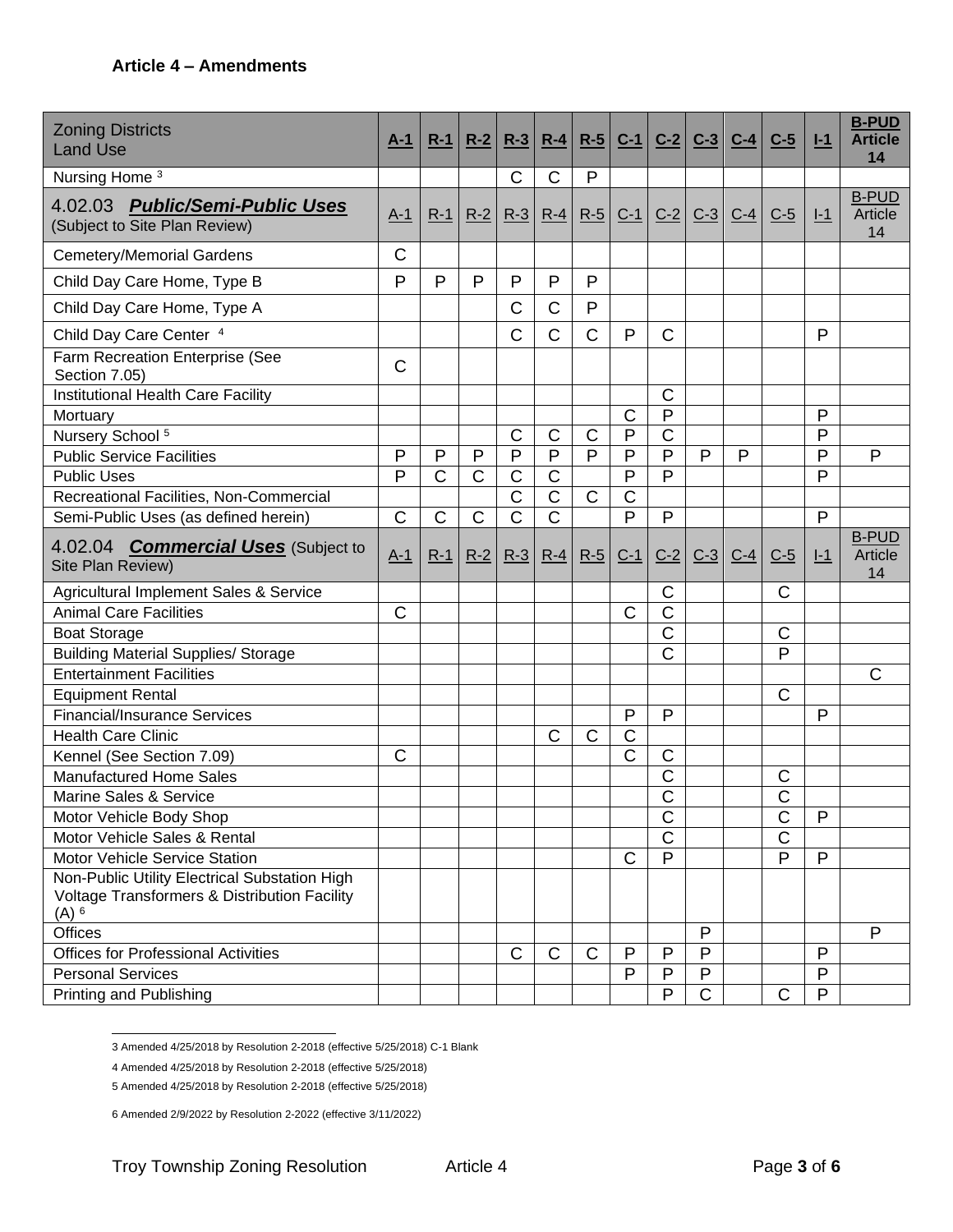| <b>Zoning Districts</b><br><b>Land Use</b>                                                                                                                                                                                                                                                                           | $A-1$       | $R-1$ | $R-2$ | $R-3$ | $R-4$ | $R-5$ | $C-1$          | $C-2$          | $C-3$ | $C-4$ | $C-5$          | $I-1$                 | <b>B-PUD</b><br><b>Article</b><br>14 |
|----------------------------------------------------------------------------------------------------------------------------------------------------------------------------------------------------------------------------------------------------------------------------------------------------------------------|-------------|-------|-------|-------|-------|-------|----------------|----------------|-------|-------|----------------|-----------------------|--------------------------------------|
| <b>Public Garage</b>                                                                                                                                                                                                                                                                                                 |             |       |       |       |       |       |                | C              |       |       | C              |                       |                                      |
| Recreational Facilities, Commercial                                                                                                                                                                                                                                                                                  |             |       |       |       |       |       | C              | $\mathsf C$    |       |       | $\mathsf C$    |                       |                                      |
| Restaurant/Lounge                                                                                                                                                                                                                                                                                                    |             |       |       |       |       |       | $\overline{C}$ | $\overline{P}$ | C     |       | $\overline{P}$ | $\mathsf{P}$          | $\overline{C}$                       |
| Retail Businesses: All Types - Remove <sup>7</sup>                                                                                                                                                                                                                                                                   |             |       |       |       |       |       |                |                |       |       |                |                       |                                      |
| Retail Businesses: Community Retail                                                                                                                                                                                                                                                                                  |             |       |       |       |       |       |                | P              |       |       | $\mathsf{P}$   | P                     |                                      |
| <b>Retail Businesses: Malls</b>                                                                                                                                                                                                                                                                                      |             |       |       |       |       |       |                |                |       | $C^8$ | P              |                       |                                      |
| Retail Businesses: Neighborhood Retail                                                                                                                                                                                                                                                                               |             |       |       |       |       |       | $\mathsf{P}$   | P              |       |       | P              | P                     |                                      |
| Retail Businesses: Shopping Centers                                                                                                                                                                                                                                                                                  |             |       |       |       |       |       |                |                |       | P     | P              |                       |                                      |
| Self Service Storage Facility                                                                                                                                                                                                                                                                                        |             |       |       |       | 9     |       | $\mathsf{C}$   | $\mathsf C$    |       |       | $\mathsf C$    |                       |                                      |
| <b>Sexually Oriented Business (See Section</b><br>7.14)                                                                                                                                                                                                                                                              |             |       |       |       |       |       |                |                |       |       |                | P                     |                                      |
| 4.02.05<br><b>Industrial Uses</b> (Subject to<br>Site Plan Review)                                                                                                                                                                                                                                                   | $A-1$       | $R-1$ | $R-2$ | $R-3$ | $R-4$ | $R-5$ | $C-1$          | $C-2$          | $C-3$ | $C-4$ | $C-5$          | $I-1$                 | <b>B-PUD</b><br>Article<br>14        |
| Any industrial use provided that no noxious or<br>offensive activity shall be carried on within<br>this district, nor shall anything be done which<br>is injurious, dangerous or offensive to the<br>neighborhood by reason of excessive<br>emission of odor, dust, smoke, gas, noise,<br>fumes, flame or vibration. |             |       |       |       |       |       |                |                |       |       |                | С                     | P                                    |
| Asphalt Manufacturing or Mixing 10                                                                                                                                                                                                                                                                                   |             |       |       |       |       |       |                |                |       |       |                |                       | C                                    |
| <b>Bakeries</b>                                                                                                                                                                                                                                                                                                      |             |       |       |       |       |       |                |                |       |       |                | C                     | $\mathsf{P}$                         |
| <b>Blast Furnaces</b>                                                                                                                                                                                                                                                                                                |             |       |       |       |       |       |                |                |       |       |                |                       | C                                    |
| Bottling or Packaging of Cleaning<br>Compounds, Polishes, Seeds, etc.                                                                                                                                                                                                                                                |             |       |       |       |       |       |                |                |       |       |                | C                     | $\mathsf{P}$                         |
| Breweries <sup>11</sup>                                                                                                                                                                                                                                                                                              |             |       |       |       |       |       |                |                |       |       |                | C                     | P                                    |
| <b>Brick and Tile Manufacturing</b>                                                                                                                                                                                                                                                                                  |             |       |       |       |       |       |                |                |       |       |                |                       | P                                    |
| <b>Carpenter and Cabinet Making Shops</b>                                                                                                                                                                                                                                                                            |             |       |       |       |       |       |                |                |       |       |                | C                     | P                                    |
| Cement and Cinder Block Manufacturing                                                                                                                                                                                                                                                                                |             |       |       |       |       |       |                |                |       |       |                | $\overline{\text{C}}$ | P                                    |
| Chemical Plants (manufacturing and<br>storage $)^{12}$                                                                                                                                                                                                                                                               |             |       |       |       |       |       |                |                |       |       |                | C                     | P                                    |
| <b>Cold Storage Plants</b>                                                                                                                                                                                                                                                                                           |             |       |       |       |       |       |                |                |       |       |                | C                     | ${\sf P}$                            |
| <b>Commercial Grain Elevator</b>                                                                                                                                                                                                                                                                                     | $\mathsf C$ |       |       |       |       |       |                |                |       |       |                |                       | P                                    |
| <b>Confection Manufacturing</b>                                                                                                                                                                                                                                                                                      |             |       |       |       |       |       |                |                |       |       |                | $\mathsf{C}$          | P                                    |
| Creameries                                                                                                                                                                                                                                                                                                           |             |       |       |       |       |       |                |                |       |       |                | $\mathsf C$           | P                                    |
| Dental, Surgical and Optical Goods<br>Manufacturing                                                                                                                                                                                                                                                                  |             |       |       |       |       |       |                |                |       |       |                | C                     | P                                    |
| Distilling of Bones, Fat, Glue, or Gelatin<br>Manufacturing <sup>13</sup>                                                                                                                                                                                                                                            |             |       |       |       |       |       |                |                |       |       |                |                       | P                                    |

<sup>7</sup> Amended 2/9/2022 by Resolution 2-2022 (effective 3/11/2022)

<sup>8</sup> Amended 2/9/2022 by Resolution 2-2022 (effective 3/11/2022)

<sup>9</sup> Amended 2/9/2022 by Resolution 2-2022 (effective 3/11/2022) 10 Amended 4/25/2018 by Resolution 2-2018 (effective 5/25/2018)

<sup>11</sup> Amended 4/26/2007 by Resolution 2-2007 (effective 5/26/2007)

<sup>12</sup> Amended 4/26/2007 by Resolution 2-2007 (effective 5/26/2007)

<sup>13</sup> Amended 4/26/2007 by Resolution 2-2007 (effective 5/26/2007)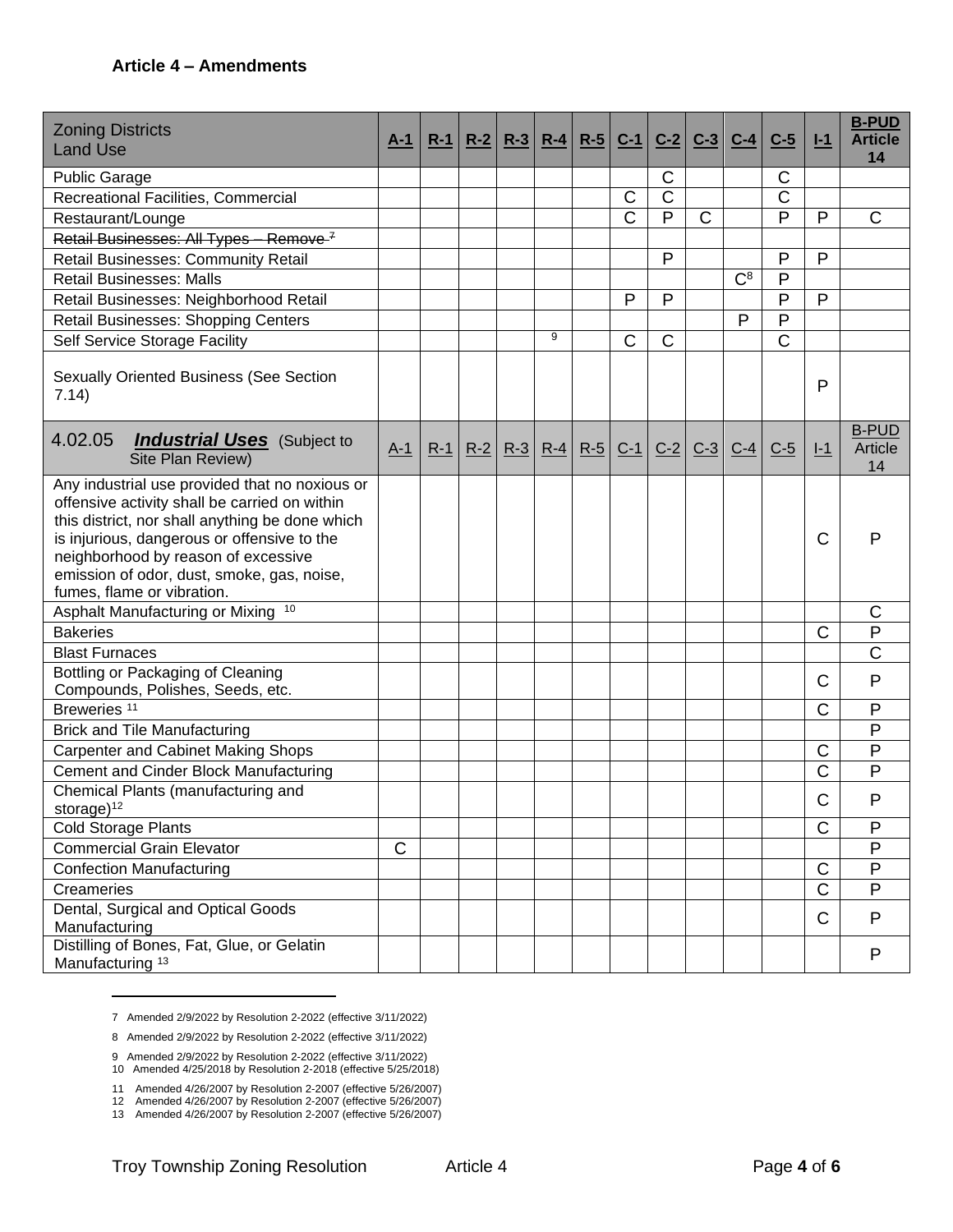| <b>Zoning Districts</b>                                                                |       |       |       |       |       |       |       |       |       |       |       |                       | <b>B-PUD</b>   |
|----------------------------------------------------------------------------------------|-------|-------|-------|-------|-------|-------|-------|-------|-------|-------|-------|-----------------------|----------------|
| <b>Land Use</b>                                                                        | $A-1$ | $R-1$ | $R-2$ | $R-3$ | $R-4$ | $R-5$ | $C-1$ | $C-2$ | $C-3$ | $C-4$ | $C-5$ | $I-1$                 | <b>Article</b> |
|                                                                                        |       |       |       |       |       |       |       |       |       |       |       | С                     | 14<br>P        |
| Dry Cleaning and Carpet Cleaning<br><b>Electric and Gas Service Buildings</b>          |       |       |       |       |       |       |       |       |       |       |       | Ć                     | P              |
| Fertilizer Mixing and Manufacturing                                                    |       |       |       |       |       |       |       |       |       |       |       | Ć                     | P              |
|                                                                                        |       |       |       |       |       |       |       |       |       |       |       |                       | P              |
| Food Processing                                                                        |       |       |       |       |       |       |       |       |       |       |       | C                     | P              |
| <b>Food Products Manufacturing</b>                                                     |       |       |       |       |       |       |       |       |       |       |       |                       |                |
| Gas Storage and Manufacturing                                                          |       |       |       |       |       |       |       |       |       |       |       |                       | P              |
| <b>General Manufacturing</b>                                                           |       |       |       |       |       |       |       |       |       |       |       |                       | P              |
| Jewelry Manufacturing                                                                  |       |       |       |       |       |       |       |       |       |       |       | C                     | P              |
| Junk Yards, Automobile Graveyards, or                                                  |       |       |       |       |       |       |       |       |       |       |       |                       |                |
| Places for the Collection of Scrap Metal or<br>Junk for Salvage Purposes <sup>14</sup> |       |       |       |       |       |       |       |       |       |       |       | С                     |                |
| Laboratories                                                                           |       |       |       |       |       |       |       |       | P     |       |       | C                     | P              |
| Laboratories for Research and Testing                                                  |       |       |       |       |       |       |       |       | C     |       |       | $\overline{\text{C}}$ | P              |
| Laundries                                                                              |       |       |       |       |       |       |       |       |       |       |       | $\overline{\text{C}}$ | P              |
| Metallic Powder Works <sup>15</sup>                                                    |       |       |       |       |       |       |       |       |       |       |       |                       | $\mathsf{P}$   |
| <b>Musical Instruments</b>                                                             |       |       |       |       |       |       |       |       |       |       |       | С                     | P              |
| Non-Public Utility Electrical Substation High                                          |       |       |       |       |       |       |       |       |       |       |       |                       |                |
| Voltage Transformers & Distribution Facility<br>$(A)$ <sup>16</sup>                    |       |       |       |       |       |       |       |       |       |       |       |                       |                |
| Office, Computer and Accounting Machines                                               |       |       |       |       |       |       |       |       |       |       |       | С                     | P              |
| <b>Pattern Making Shops</b>                                                            |       |       |       |       |       |       |       |       |       |       |       | Ć                     | P              |
| <b>Pharmaceutical Product Manufacturing</b>                                            |       |       |       |       |       |       |       |       |       |       |       | $\overline{\text{C}}$ | P              |
| Printing, Engraving and Book Binding Shops                                             |       |       |       |       |       |       |       |       |       |       |       | $\overline{\text{C}}$ | P              |
| <b>Produce Processing Facility</b>                                                     |       |       |       |       |       |       |       |       |       |       |       | Ć                     | P              |
| Racing Facilities <sup>17</sup>                                                        |       |       |       |       |       |       |       |       |       |       |       |                       | $\mathsf{P}$   |
| Sand and Gravel Extraction 18                                                          |       |       |       |       |       |       |       |       |       |       |       |                       |                |
| <b>Saw Mills</b>                                                                       |       |       |       |       |       |       |       |       |       |       |       | C                     | P              |
| Slaughter Houses <sup>19</sup>                                                         |       |       |       |       |       |       |       |       |       |       |       |                       |                |
| <b>Small Electronic Products and Scientific</b>                                        |       |       |       |       |       |       |       |       |       |       |       | С                     | $\mathsf{P}$   |
| Instruments                                                                            |       |       |       |       |       |       |       |       |       |       |       |                       |                |
| <b>Small Glass Products</b>                                                            |       |       |       |       |       |       |       |       |       |       |       | С                     | P              |
| Small Household Appliances                                                             |       |       |       |       |       |       |       |       |       |       |       | Ć                     | P              |
| Smelting <sup>20</sup>                                                                 |       |       |       |       |       |       |       |       |       |       |       |                       |                |
| Soda Water and Soft Drink Bottling                                                     |       |       |       |       |       |       |       |       |       |       |       | $\mathsf C$           | P              |
| <b>Sporting Goods</b>                                                                  |       |       |       |       |       |       |       |       |       |       |       | $\overline{\text{C}}$ | ${\sf P}$      |
| Stockyards <sup>21</sup>                                                               |       |       |       |       |       |       |       |       |       |       |       |                       | P              |
| Stone Quarries <sup>22</sup>                                                           |       |       |       |       |       |       |       |       |       |       |       |                       |                |
| Toiletries and Cosmetic Manufacturing                                                  |       |       |       |       |       |       |       |       |       |       |       | C                     | P              |

14 Amended 4/26/2007 by Resolution 2-2007 (effective 5/26/2007)

- 15 Amended 4/26/2007 by Resolution 2-2007 (effective 5/26/2007)
- 16 Amended 2/9/2022 by Resolution 2-2022 (effective 3/11/2022) 17 Amended 4/25/2018 by Resolution 2-2018 (effective 5/25/2018)
- 18 Amended 4/25/2018 by Resolution 2-2018 (effective 5/25/2018)
- 19 Amended 4/25/2018 by Resolution 2-2018 (effective 5/25/2018)
- 20 Amended 4/25/2018 by Resolution 2-2018 (effective 5/25/2018)
- 21 Amended 4/25/2018 by Resolution 2-2018 (effective 5/25/2018)
- 22 Amended 4/25/2018 by Resolution 2-2018 (effective 5/25/2018)